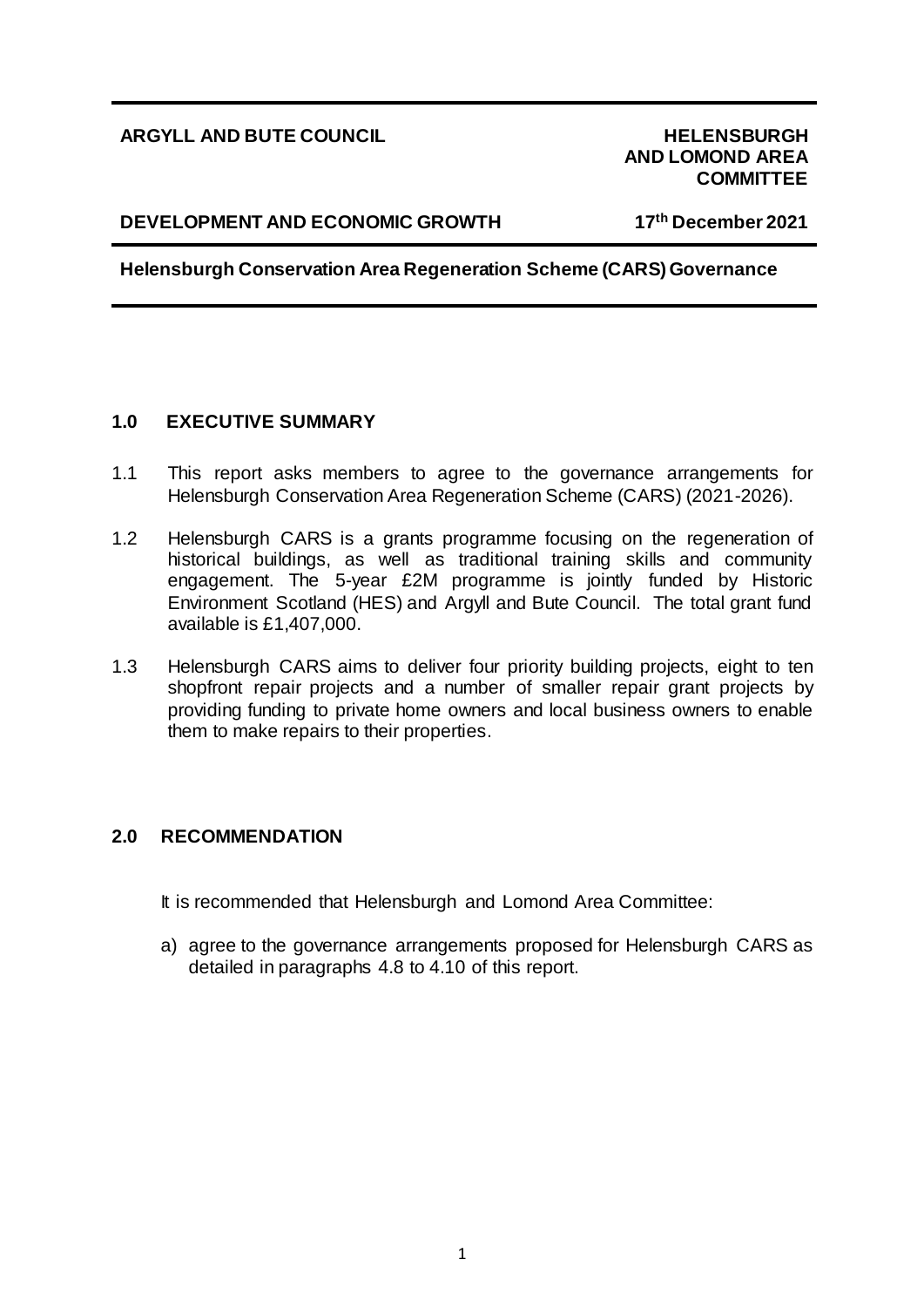# **ARGYLL AND BUTE COUNCIL**

# **HELENSBURGH AND LOMOND AREA COMMITTEE**

# **DEVELOPMENT AND ECONOMIC GROWTH 17**

**th December 2021** 

# **Helensburgh Conservation Area Regeneration Scheme (CARS) Governance**

#### **3.0 INTRODUCTION**

- 3.1 This report asks members to agree to the governance arrangements for Helensburgh Conservation Area Regeneration Scheme (CARS) 2021-2026.
- 3.2 This paper details Helensburgh CARS grant figures, which is made up of HES funding of £1,240,000 and Argyll and Bute Council funding of £500,000, and which will include property owner contributions as no grant can be offered at 100%. The total projected budget for Helensburgh CARS including projected owners contributions is £2M. This budget will cover large-scale priority building projects, smaller repairs, shopfront repairs and restoration, traditional skills training, community engagement and staff and administration costs.

# **4.0 DETAIL**

- 4.1 On 21st February 2019 the Council agreed to commit £500,000 towards Helensburgh CARS.
- 4.2 A total grant budget of £166,404 will be made available for shopfront repair projects. It is envisaged that eight to ten shopfront repair projects could be funded. The shopfront improvement grant level is set at 40% of total eligible costs and will be made available for projects that seek to make traditional style repairs or restore traditional shopfronts.
- 4.3 A total grant budget of £151,000 will be made available for small repair projects which might include joinery, masonry, lead work or slate work repairs. The grant level for small repair grants is set at 70% of total eligible costs.
- 4.4 Four priority building projects have been identified for grant as follows:
	- 5-7 East Clyde Street Helensburgh
	- 17-19 West Clyde Street Helensburgh
	- 25-26 West Clyde Street Helensburgh
	- 1-5 Colquhoun Street Helensburgh

The total grant budget for the priority buildings would be £1,169,197 with a grant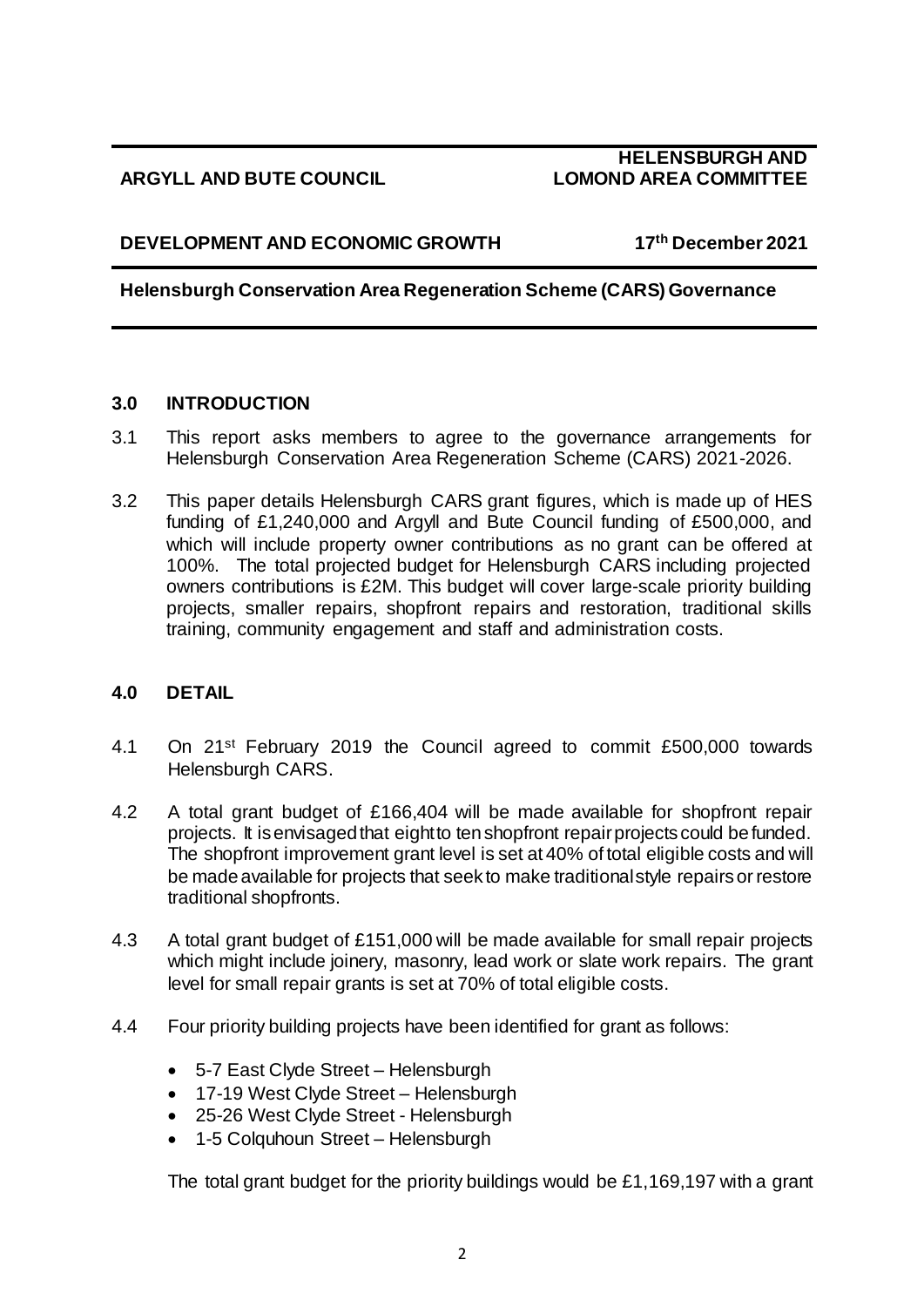intervention rate of between 60-85% towards total eligible costs.

- 4.5 In the event that the owner(s) of the above priority buildings do not seek grant support, a reserve property(s) will be identified.
- 4.6 The type and quality of works eligible for CARS Grant funding will be guided by the HES Scheme Guidance in accordance with the Helensburgh CARS grant contract when formalised.
- 4.7 Building owners are likely to incur expenses when developing their individual projects to application stage, particularly when a professional adviser is required. It is therefore proposed that a two-stage process be adopted to ensure that only projects likely to be recommended for grant approval are invited to complete the application process. The proposed grant application and approval process has therefore been developed as follows:
	- Helensburgh CARS will be formally launched on 25<sup>th</sup> November 2021. Due to Covid restrictions this will be by invite only to ensure the appropriate social distancing. Information on all schemes will be available on the evening and funders will be recognised on all materials.
	- Initial expressions of interest will be invited from property and business owners within the grant area, with a closing date of 31st March 2022.
	- All potential projects will be scored by the Helensburgh CARS Officer using grant assessment tables (Appendix 1) and ranked highest to lowest.
	- 'Invitations to Apply' will be subsequently issued to projects with the highest scores.Where applicable, the owners of these buildings could then appoint a suitably qualified conservation accredited professional adviser to oversee the delivery of their project. The resulting fees will also be eligible for CARS grant funding.
	- Building owners who have been invited to apply will attend a start-up meeting with the CARS project officer at which the full grant procedure process will be discussed and questions answered. Attendance at the "startup" meeting would provide evidence of commitment to the project from owners.
	- At this stage funding will be ring-fenced for each respective project until each pot is exhausted.
	- Deadlines will be set for the submission of the CARS grant application form and associated documentation.
	- In the event that schemes are undersubscribed or projects fail to go ahead, a second round of expressions of interest would be invited.
- 4.8 Officers will have delegated authority to award grants up to the value of £10,000. Recommendations on all grant levels of £10,001 and above however will be determined by Helensburgh and Lomond Area Committee.
- 4.9 Factors such as winter working, combined with factors such as an inability to work with lime below 5 degrees and the importance of the summer season for Helensburgh businesses it would be advantageous, in special time pressured circumstances for decisions to be delegated to the Executive Director of Development and Infrastructure. Decisions in these special circumstances would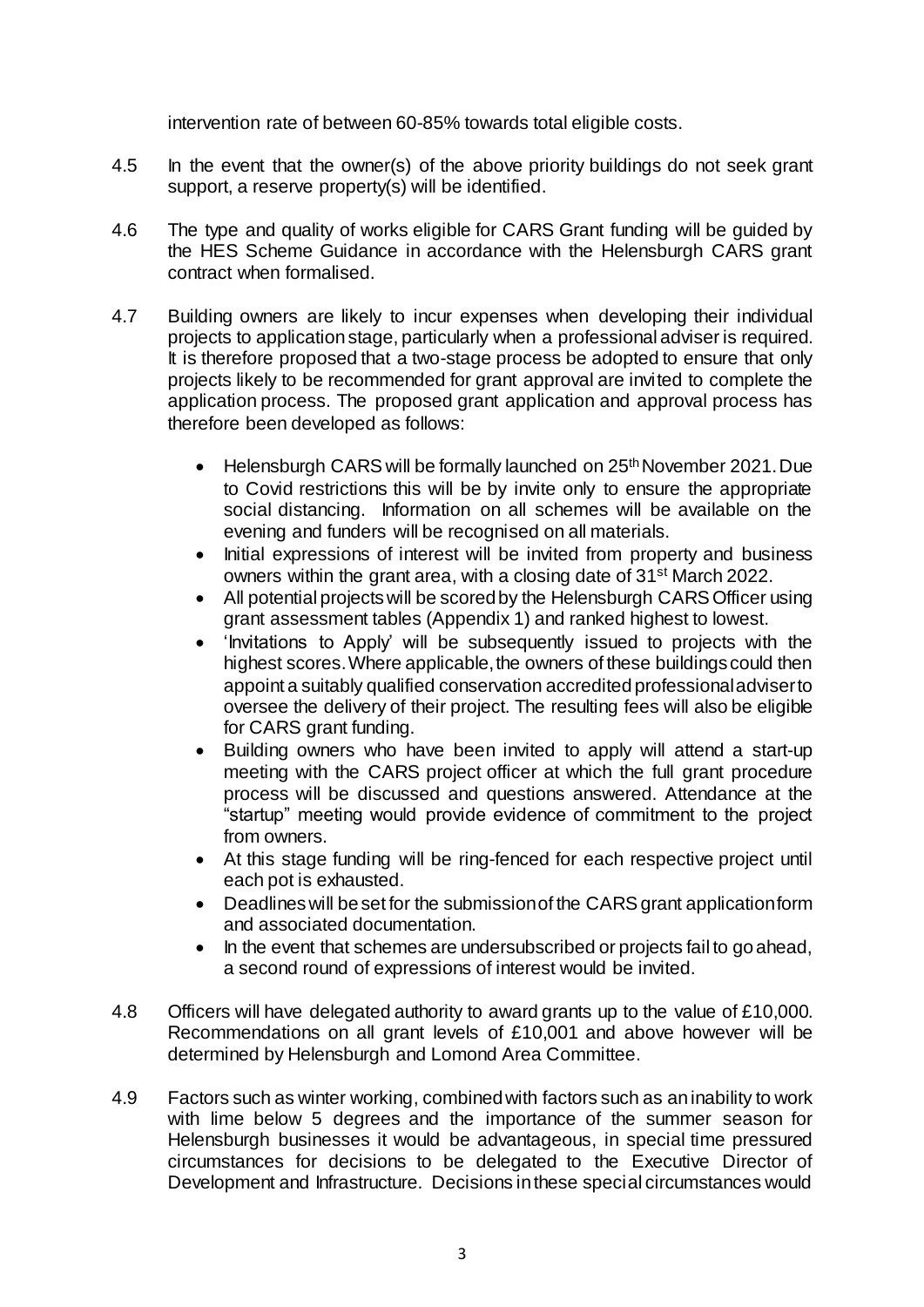be based on 1 and 2 or 3 of the following criteria having been met:

- 1. Work requires to commence prior to the date of the next Area Committee.
- 2. The work involves lime, scores above 10 and meets the Helensburgh CARS criteria in full.
- 3. The work involves improvements to a shopfront, scores above 10 and meets Helensburgh CARS criteria in full.
- 4.10 It is envisaged that this approach would only be taken where a quick decision is required urgently and following consultation with the Helensburgh Central ward members, and the Chair/Vice Chair of the Helensburgh and Lomond Area Committee. Where a delegated decision is made, it will be reported back to the first available Area Committee for information.
- 4.11 It is intended to take regular progress reports to the Helensburgh and Lomond Area Committee.

# **5.0 CONCLUSION**

- 5.1 Helensburgh CARS is a significant project which seeks to make an improved and lasting difference to the town centre through safeguarding Helensburgh' s historic buildings and shopfronts.
- 5.2 The governance arrangements for decision as described above are based on processes used successfully within the previous Argyll and Bute CARS projects, and would allow individual projects to progress in order to avoid winter working and summer season timeframe constraints.
- 5.3 This report therefore seeks the approval of the Helensburgh and Lomond Area Committee for the proposed governance arrangements thereby ensuring the process of grant distribution can be made as smooth and timeously as possible.

#### **6.0 IMPLICATIONS**

- 6.1. Policy The Outcome Improvement Plan and Economic Strategy support town centre regeneration and a diverse and thriving economy.
- 6.2. Financial All funding is in place. The total fund is  $£1,740,000$  and expenditure is regularly monitored.
- 6.3. Legal Grant contracts will be provided to third parties.
- 6.4. HR A Project Officer is employed to deliver the project for its duration. Staff salaries are met within the project budget.
- 6.5. Fairer Scotland Duty: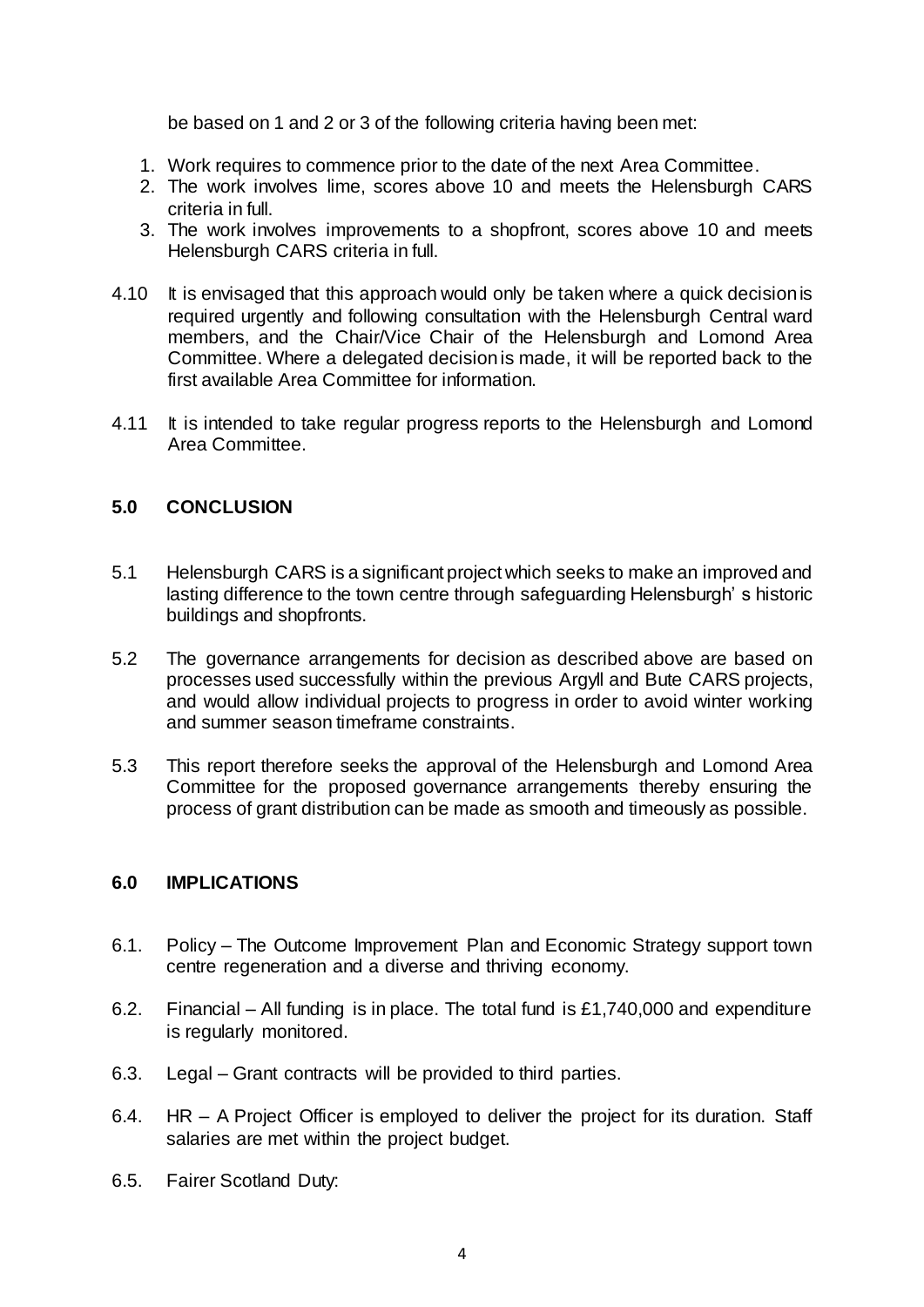- 6.5.1 Equalities protected characteristics None
- 6.5.2 Socio-economic Duty The funding will support local economies through place-based regeneration activity.
- 6.5.3 Islands None
- 6.6 Climate Change Helensburgh CARS will both promote and provide grant funding towards repairs of the highest quality, which will enhance the thermal performance of historic buildings. Where there is opportunity to do so, the depth and diameter of rainwater goods will be increased to better manage increased rainfall, and due to its town centre location, there are a range of travel options for those working on the project. The project officer is based locally, decreasing the need for car travel.
- 6.7 Risk That grant scheme is undersubscribed or that projects run over time or budget. These risks will be carefully monitored, and mitigation measures introduced on a case by case basis by the CARS Officer as the scheme progresses.
- 6.7 Customer Service The council is responsible for administering the CARS grants on behalf of Historic Environment Scotland, for complying with the quality of repair using only traditional techniques and materials, and for ensuring due diligence in the performance of its duties.

**Kirsty Flanagan, Executive Director with responsibility for Development and Economic Growth**

**Policy Lead, Leader Cllr R Currie** 

4 th November 2021

#### **For further information contact:**

Dianne Richardson, CARS Project Officer Transformational Projects and Regeneration Tel: 01436 657683

# **APPENDICES:**

Appendix 1: Helensburgh CARS Scoring Templates

Appendix 2: Helensburgh CARS Boundary Map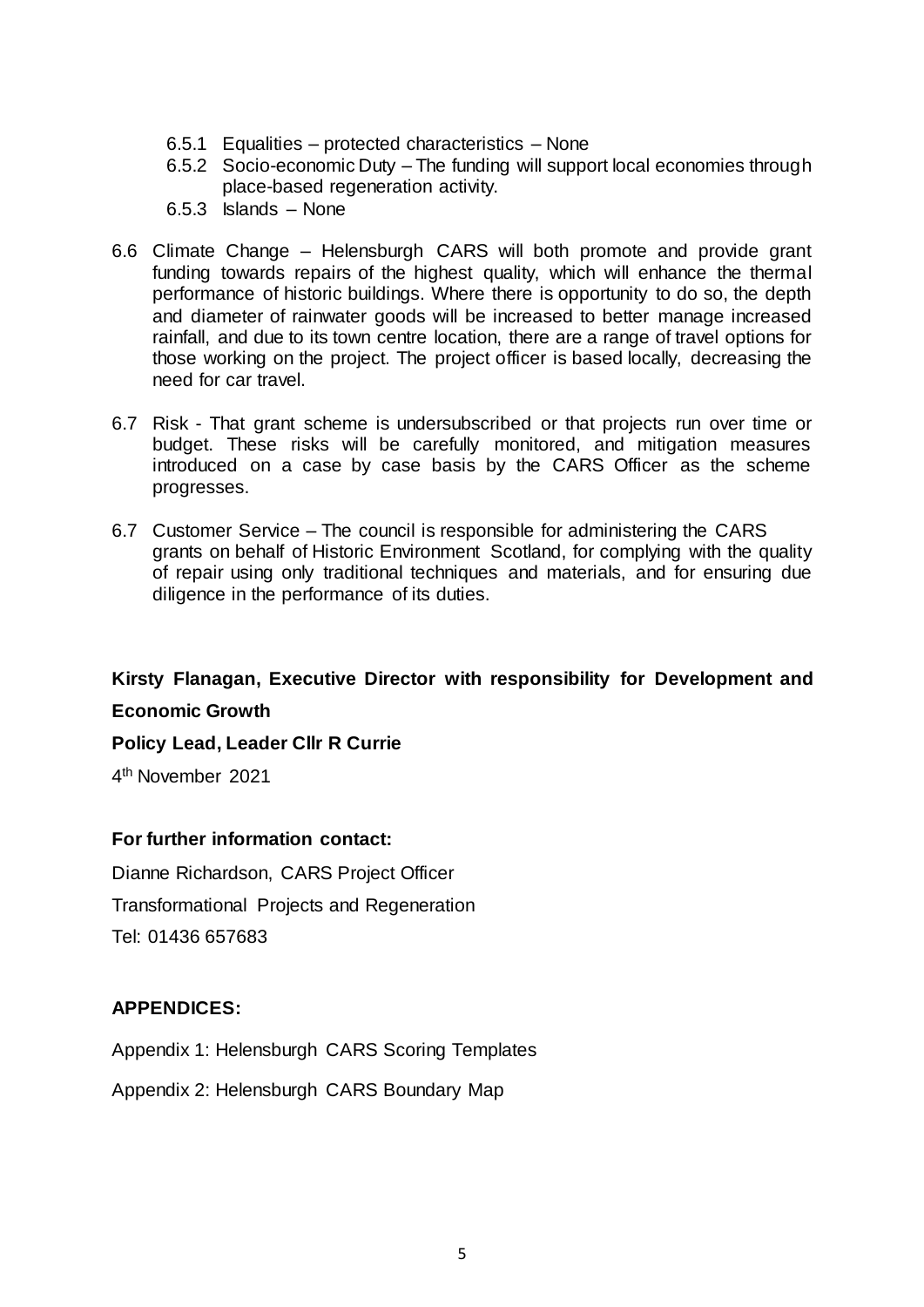# **Appendix 1**

# **Helensburgh CARS Grant assessment table**

| <b>Potential</b><br><b>Points</b> | Score 1-5 (1 weak/5 strong)                                                                                       | <b>Score</b>   |
|-----------------------------------|-------------------------------------------------------------------------------------------------------------------|----------------|
| Up to $5$                         | <b>TOWNSCAPE VALUE</b>                                                                                            |                |
|                                   | Listed Building                                                                                                   | 5              |
|                                   | <b>Building at Risk</b>                                                                                           | 4              |
|                                   | Unlisted building that makes a positive contribution to<br>streetscape                                            | 3              |
|                                   | Unlisted but adjacent to a priority or listed building                                                            | $\overline{2}$ |
|                                   | Unlisted building                                                                                                 |                |
|                                   | Sub Total                                                                                                         |                |
| Up to $5$                         | <b>ECONOMIC GAIN</b>                                                                                              |                |
|                                   | Vacant or partially vacant property brought back into<br>residential or commercial use                            | 5              |
|                                   | Support the growth of an existing business or the<br>creation of a new business                                   | 4              |
|                                   | The grant would support an owner(s) who is able to<br>evidence having made regular repairs to his/her<br>property | 3              |
|                                   | Sub Total                                                                                                         |                |

|           | <b>TYPE OF REPAIR/ REINSTATEMENT PROPOSED</b>                                                                         |                |
|-----------|-----------------------------------------------------------------------------------------------------------------------|----------------|
| Up to $5$ | Structural repairs/ eligible repairs to roofs including<br>lead work                                                  | 5              |
|           | Stone chimney repairs                                                                                                 |                |
|           | <b>Repairs to Traditional Windows</b>                                                                                 |                |
|           | Replacement of unoriginal windows with traditional<br>timber sash and case.                                           | 4              |
|           | Lime render and repointing repairs / removal of<br>cement render and replacement with lime                            |                |
|           | Masonry repairs & restoration                                                                                         | 3              |
|           | Repair of Cast iron rainwater goods                                                                                   | 3              |
|           | Repairs to doors, fanlights and transom lights<br>Replacement of plastic/aluminium rainwater goods<br>with cast iron. | $\overline{2}$ |
|           | Reinstatement of decorative architectural features,<br>including decorative ironwork                                  |                |
|           | Sub Total                                                                                                             |                |
|           | <b>NEED FOR REPAIR</b> (based on survey sheets                                                                        |                |
|           | prepared during the development phase)                                                                                |                |
| Up to $5$ | Urgent or dangerous                                                                                                   | 5              |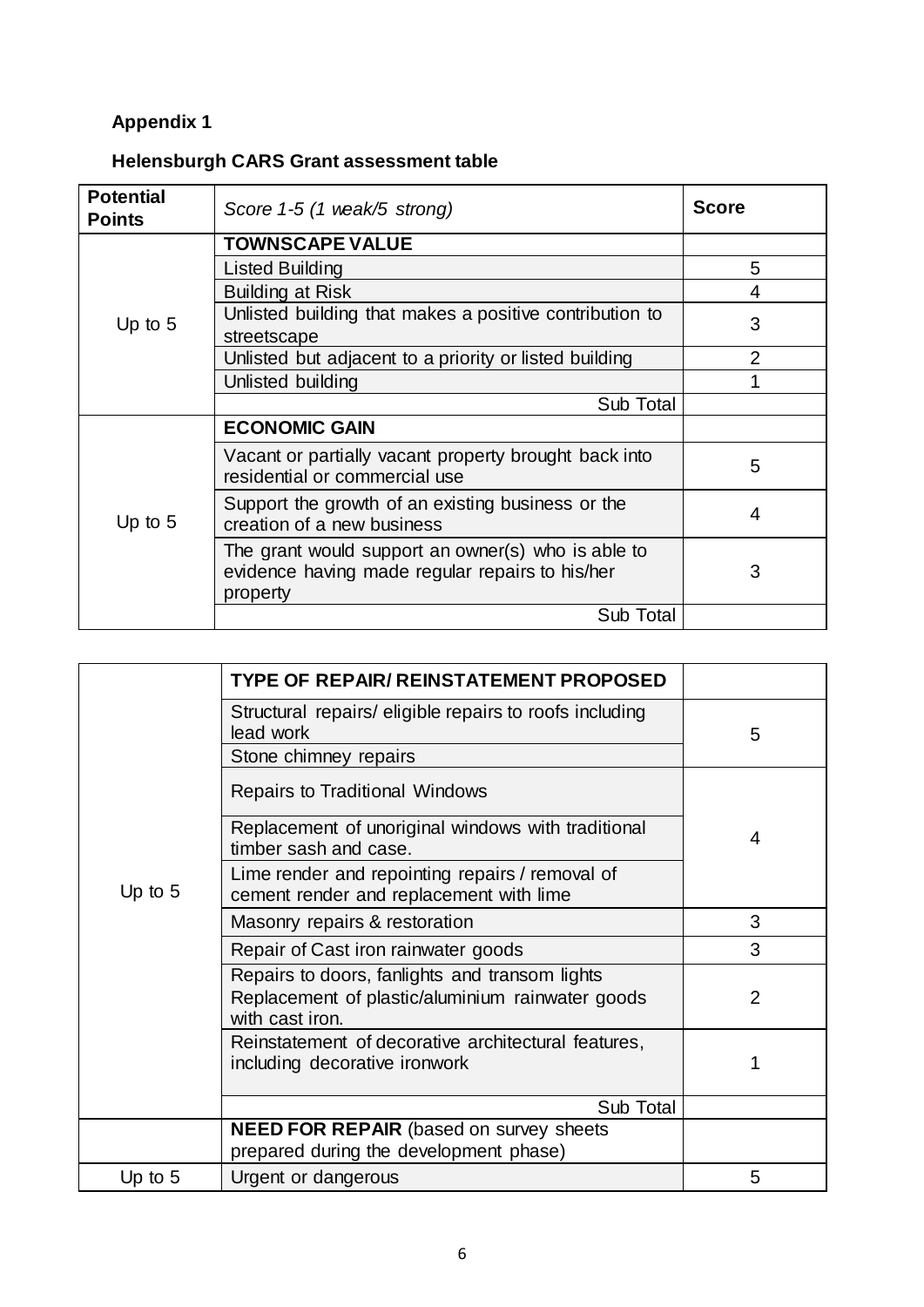|                                                                             | Complete repair                     |  |  |
|-----------------------------------------------------------------------------|-------------------------------------|--|--|
|                                                                             | Extensive repair                    |  |  |
|                                                                             | Good / fair / minor repair required |  |  |
|                                                                             | <b>TOTAL</b>                        |  |  |
| The property and works should score at least 10 points to qualify for grant |                                     |  |  |